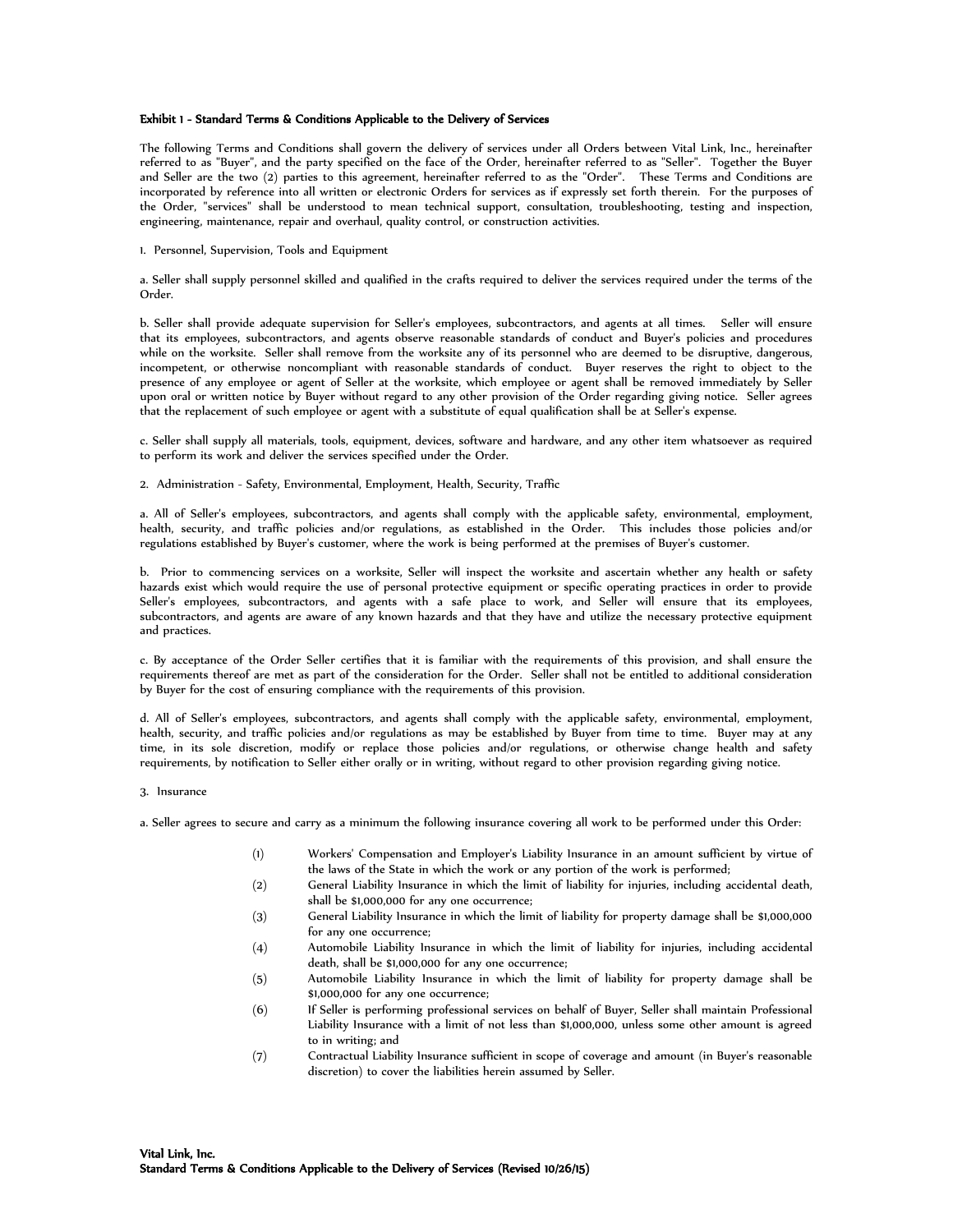b. All such insurance shall be issued by companies authorized to do business under the laws of the State in which all or part of the services are to be performed, shall be in form satisfactory to Buyer, and shall contain a provision prohibiting cancellation except upon at least ten (10) days prior notice to Buyer. All such insurance policies will be primary in the event of a loss arising out of the Seller's performance of work. Certified copies of said policies or certificates evidencing such insurance and naming Buyer as an additional insured shall be filed with Buyer prior to the start of work but no later than 30 days after the date of this Order, and within a reasonable time after any renewals or changes to such policies are issued. To the extent permitted by law, Seller and its insurer(s) agree that subrogation rights against Buyer are hereby waived. Seller shall reflect such waiver in any policies required under this Agreement.

c. The certificate of insurance shall identify the contract number or work to be performed and shall acknowledge that such coverage applies to liabilities incurred by Seller, its employees, invitees or agents under the Agreement and that such insurance shall not be invalidated by any act or neglect of Seller whether or not such act or neglect is a breach or violation of any warranty, declarations or conditions of the policies.

#### 4. Subcontracting of Work

In the event that Seller subcontracts any portion of the work, Seller shall ensure that at a minimum its purchase agreement with subcontractors or agents specifies the same type and amounts of insurance coverage, terms concerning indemnification of Buyer et al, and other legal and administrative requirements as set forth in the Order between Buyer and Seller.

Seller shall not subcontract any portion of the work hereunder without the written approval of the Buyer, which may be withheld for any reason. Request for approval by Seller shall be submitted in writing. By submitting a request for approval to subcontract, Seller is certifying that its purchase agreement with subcontractors or agents shall include the requirements as specified herein concerning insurance coverage, terms concerning indemnification of Buyer et al, and other legal and administrative requirements as forth in the Order between Buyer and Seller.

#### 5. Liens

Seller shall ensure that no liens of any kind are fixed upon or against the real or personal property of Buyer or Buyer's customer by Seller's employees, subcontractors, agents, or subcontractor's employees. Seller shall indemnify, defend, protect, and hold Buyer harmless from all such claims and liens. Seller shall upon Buyer's request provide certifications of lien release in a format acceptable to Buyer.

# 6. Worksite Housekeeping

Seller shall perform regular housekeeping to ensure that the worksite is maintained in a manner acceptable to the Buyer and if applicable the Buyer's customer. Trash and debris resulting from Seller's operations shall be accumulated and disposed on a regular basis. Upon completion of work, Seller shall remove from the worksite all equipment, tools, materials, trash and debris associated with the performance of its work; the worksite shall be left in a manner acceptable to the Buyer and if applicable the Buyer's customer.

Where work is performed in or around an airfield or engine facility, Seller shall ensure that materials, tools, equipment, work in progress, trash and debris are properly secured or stored at all times to avoid Foreign Object Damage (FOD) risk to aircraft and engines. Seller shall comply with any additional oral or written instructions of Buyer as regards worksite housekeeping, tool accountability, and FOD prevention.

#### 7. Protection of Work and Other Contractors

a. Buyer may place Orders or Subcontracts with other parties to perform work or provide services at the worksite. Seller shall cooperate with the Buyer and all others whose work may interface with the Seller's work, and specifically and immediately advise the Buyer of any interface or interference between Seller and the work of others.

b. Seller shall take necessary precautions to properly protect the Seller's work and the work of others from damage caused by the Seller's operations. Should the Seller cause damage to the work or property of others, the Seller shall promptly remedy such damage to the satisfaction of the Buyer, or the Buyer may, after forty-eight (48) hours written notice to the Seller remedy the damage and deduct its cost from any amounts due or to become due the Seller, unless such costs are covered under applicable property insurance.

# 8. Delivery of Data - Drawings, Specifications, Manuals, and Reports

a. Seller shall deliver all data in the media, format, and quantity specified in the Order; in the event quantity is not specified Seller shall provide a sufficient quantity of copies to meet the reasonable requirements of the Buyer.

### 9. Permits & Layout of Work

a. Seller shall give timely notices to authorities pertaining to the work under the order. Seller shall be responsible to ensure that all underground works and utilities have been located and marked prior to conducting any digging or excavation.

b. Unless otherwise specified in the Order, Seller shall be responsible for all permits, fees, licenses, assessments, inspections, testing and taxes necessary to complete the work in accordance with the Order documents.